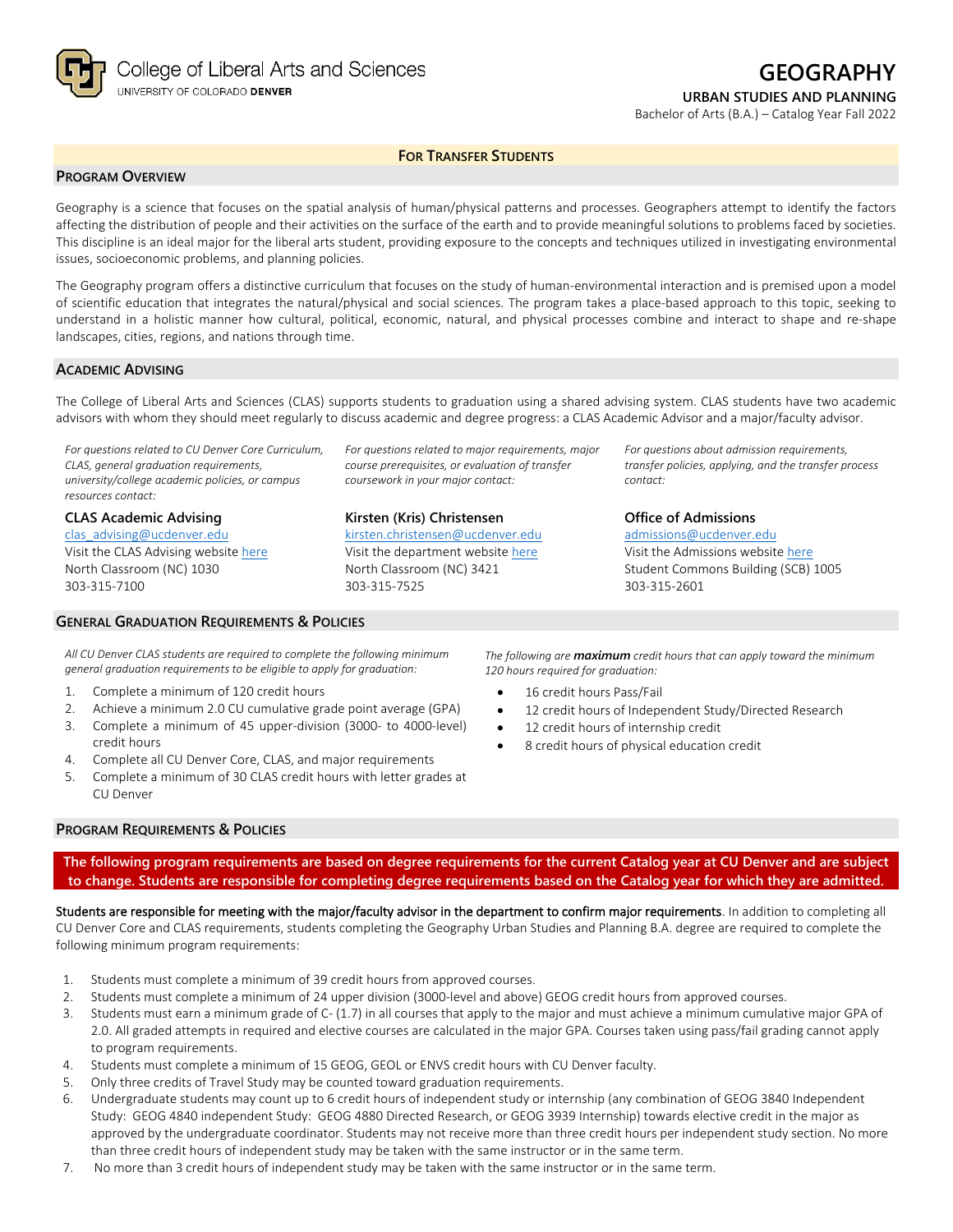

# **GEOGRAPHY**

**URBAN STUDIES AND PLANNING**

Bachelor of Arts (B.A.) – Catalog Year Fall 2022

**FOR TRANSFER STUDENTS**

## **COURSEWORK THAT CAN BE COMPLETED AT PREVIOUS INSTITUTION**

The following is a "bucket" of requirements students can complete prior to transferring to CU Denver, including equivalent Colorado Community College System (CCCS) courses. To determine the equivalencies of courses to be completed at non-CU Denver institutions, students can visit [www.transferology.com](http://www.transferology.com/)**.** It is critical students connect with a CU Denver academic advisor to ensure planned courses will transfer *and* apply to CU Denver degree requirements. All non-CU Denver coursework must be completed with a C- or better to be eligible for transfer.

Students interested in completing an Associate (A.A. or A.S.) Degree or a Colorado Statewide Transfer Articulation Agreement or Degree with [Designation \(DWD\)](https://highered.colorado.gov/transfer-degrees) must work with their community/junior college academic advisor to create an academic plan that accounts for all degree or transfer articulation agreement requirements. Colorado Community College Students may also explore the option to complet[e Reverse Transfer](https://highered.colorado.gov/students/attending-college/colorado-reverse-transfer) at CU Denver.

| <b>CU Denver Requirements</b>                                                                                          | <b>CU Denver</b><br>Credits | <b>CCCS Equivalent Courses &amp; Notes</b>                                                                                                                                                                            | CCCS<br><b>Credits</b> |
|------------------------------------------------------------------------------------------------------------------------|-----------------------------|-----------------------------------------------------------------------------------------------------------------------------------------------------------------------------------------------------------------------|------------------------|
| <b>CU Denver Core Curriculum Requirements</b>                                                                          | $34 - 40$                   |                                                                                                                                                                                                                       |                        |
| ENGL 1020 - Core Composition I                                                                                         | 3                           | <b>ENG 1021</b>                                                                                                                                                                                                       |                        |
| ENGL 2030 - Core Composition II                                                                                        | 3                           | <b>ENG 1022</b>                                                                                                                                                                                                       |                        |
| Mathematics<br>$3 - 4$                                                                                                 |                             | MAT 1260 recommended or GT-MA1                                                                                                                                                                                        |                        |
| Arts                                                                                                                   | 3                           | GT-AH                                                                                                                                                                                                                 |                        |
| Humanities                                                                                                             | 3                           | GT-AH or GT-HI                                                                                                                                                                                                        |                        |
| <b>Behavioral Sciences</b>                                                                                             | $3 - 4$                     | GEO 1005 or 1006 or GT-SS                                                                                                                                                                                             |                        |
| Social Sciences                                                                                                        | $3 - 4$                     | GT-SS or GT-HI <sup>*</sup>                                                                                                                                                                                           |                        |
| Natural/Physical Science with lab                                                                                      | $4 - 5$                     | GEO 1011 or ENV 1111 or GT-SC1                                                                                                                                                                                        |                        |
| Natural/Physical Science without lab or Math                                                                           | $3 - 5$                     | GEO 1012 or GT-SC2 or GT-MA1 (except the course used for Core Math) or GT-<br>SC <sub>1</sub>                                                                                                                         |                        |
| <b>International Perspectives</b>                                                                                      | $\overline{3}$              | Additional GT-AH, HI, SS* (see note below)                                                                                                                                                                            |                        |
| Cultural Diversity                                                                                                     |                             | To be completed at CU Denver. This requirement must be completed with an<br>upper-division course and CCCS courses will not apply.                                                                                    |                        |
| <b>CLAS Graduation Requirements</b>                                                                                    | $15 - 29$                   |                                                                                                                                                                                                                       |                        |
| <b>CLAS Communicative Skills</b>                                                                                       | 3                           | COM 1150 or PHI 1013                                                                                                                                                                                                  |                        |
| CLAS Second Language                                                                                                   | $0 - 10$                    | e.g., SPA 1012 or ASL 1122<br>Students have several options to fulfill this requirement. Please consult a CU<br>Denver CLAS Academic Advisor.                                                                         |                        |
| CLAS Humanities                                                                                                        | $\overline{3}$              | Any transferrable LIT, HIS, HUM, or PHI course                                                                                                                                                                        |                        |
| <b>CLAS Behavioral Sciences</b>                                                                                        | $3 - 4$                     | Any transferrable ANT, COM, or PSY course (except GT-SC courses)                                                                                                                                                      |                        |
| <b>CLAS Social Sciences</b>                                                                                            | $3 - 4$                     | Any transferrable ECO, ETH, GEO, POS, or SOC course (except GT-SC courses)                                                                                                                                            |                        |
| CLAS Natural/Physical Science with lab                                                                                 | $3 - 5$                     | GT-SC1<br>If students complete only one science course with a lab for the CU Denver Core<br>Curriculum, this course must have an associated lab.                                                                      |                        |
| <b>GEOG Major Courses</b>                                                                                              | $9 - 10$                    |                                                                                                                                                                                                                       |                        |
| GEOG 1102 World Regions Global Context or<br>GEOG 1302 Introduction to Human Geography                                 | 3                           | GEO 1005 or 1006<br>Course can fulfill CU Denver Core Behavioral Sciences                                                                                                                                             |                        |
| GEOG 1202 Introduction to Physical Geography or<br>ENVS 1044 & 1045 Introduction to Environmental<br>Sciences with Lab | $3 - 4$                     | GFO 1011 or FNV 1111<br>Course can fulfill CU Denver Core Natural/Physical Science with lab                                                                                                                           |                        |
| Minimum Applicable Transfer Credits<br>Recommended:                                                                    | 60                          | Students completing less than 60 applicable transfer credits will have additional<br>credits to complete at CU Denver. Students needing general elective credits<br>should consult a CU Denver CLAS Academic Advisor. |                        |

*\**The applicability of Guaranteed Transfer (GT Pathways) courses to specific CU Denver Core Curriculum requirements requires completion of a block of five courses: two GT-AH courses; one GT-HI course; one GT-SS course; and one additional GT-AH, GT-HI, or GT-SS course.